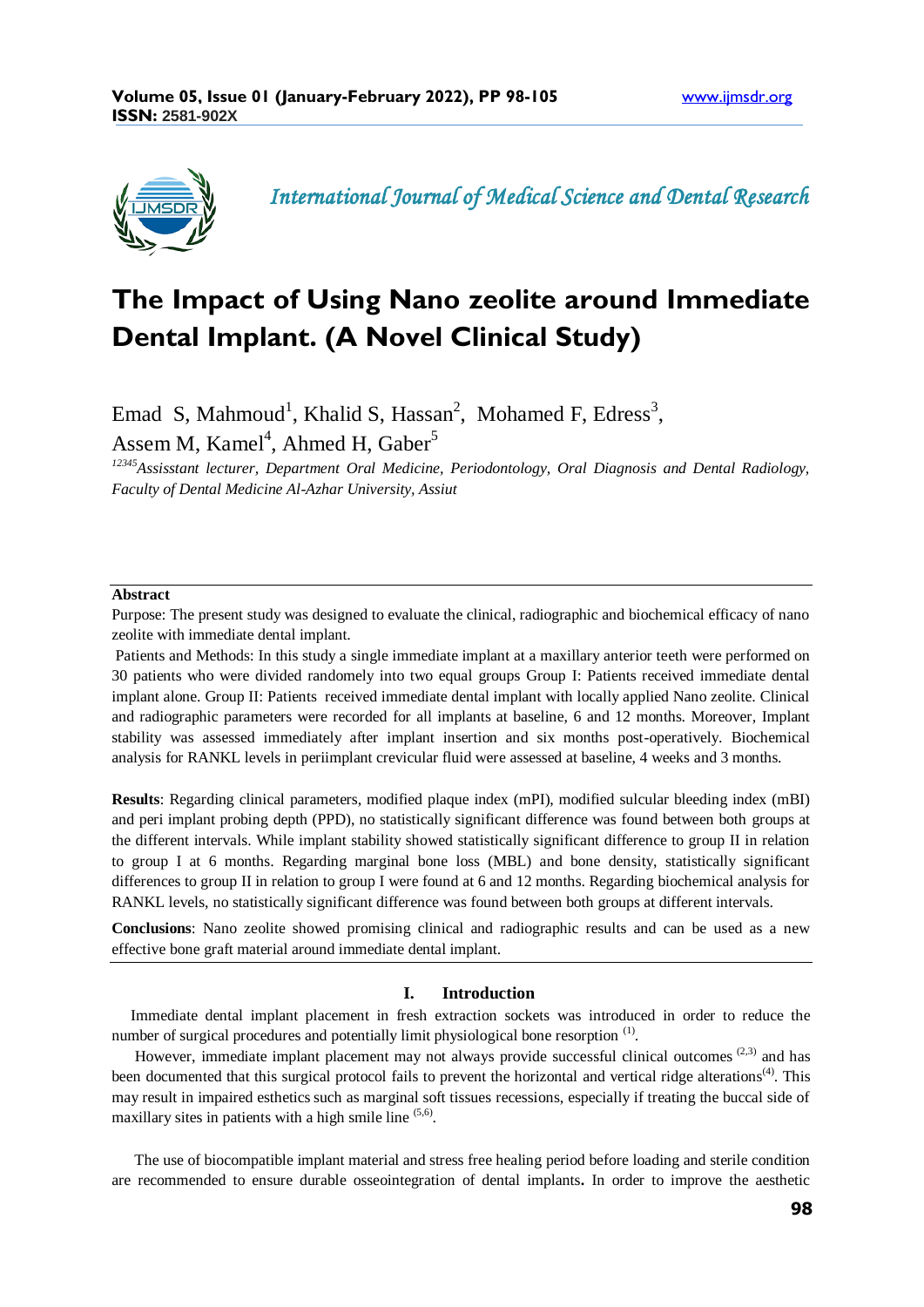outcomes and reduce the bone dimensional changes several techniques have been proposed, such as flapless protocols, imediate provisionalization**,** connective tissue grafting and guided bone regeneration (GBR) techniques $(7)$ .

 The use of (GBR) technique is an important step to fill a gap between the dental implant and bone walls. A variety of surgical procedures have been utilized to improve the bone thickness and osseointegration for the placement of implants involving various grafting material techniques<sup> $(7)$ </sup>.

 Nano zeolite based materials can be considered as a kind of bioactive ceramics, and thus they can be used effectively in the construction of scaffolds for bone tissue engineering, in which zeolites can mimic the mineral component of the natural bone matrix and also promoted the proliferation of human fibroblasts and mesenchymal

stem cells, and the differentiation of MSCs towards osteoblasts. In addition, these materials did not evoke any inflammatory reaction after implantation $(8,9)$ .

 Other important zeolite-containing biomaterials are zeolite /chitosan hybrid composites with zeolite contents of 20–55wt%, These composites contained macro pores ranging in size from 100μm to 300μm, and showed suitable mechanical properties for bone tissue engineering. In addition, when immersed in simulated body fluid, they acted as bioactive,i.e. they promoted the formation of hydroxyapatite (HAp) by their ion exchanging properties and when enriched with silver, they showed antimicrobial activity <sup>(10)</sup>.

 Zeolites also enhanced the growth and osteogenic differentiation of osteoblasts, when added directly to cell culture media. Specifically, synthetic Na-A zeolite added into a cell culture medium enhanced the autocrine synthesis of transforming growth factor-β, DNA synthesis, the activity of alkaline phosphatase and the production of osteocalcin in normal human osteoblast-like cells, zeolite A also inhibited osteoclast-mediated bone resorption in vitro $(11)$ .

 RANKL is a member of th[e tumor necrosis factor](https://en.wikipedia.org/wiki/Tumor_necrosis_factor) [cytokine](https://en.wikipedia.org/wiki/Cytokine) family, it binds to RANK on cells of the myeloid lineage and functions as a key factor for [osteoclast](https://en.wikipedia.org/wiki/Osteoclast) differentiation and activation. RANKL may also bind to [osteoprotegerin,](https://en.wikipedia.org/wiki/Osteoprotegerin) a protein secreted mainly by cells of the osteoblast lineage which is a potent inhibitor of osteoclast formation by preventing binding of RANKL to RANK <sup>(11,12)</sup>.

#### **II. Aim of the study**

The purpose of the study was to evaluate the clinical, radiographic and biochemical efficacy of nano zeolite with immediate dental implant .

#### **III. Patients and methods**

 This study was designed as arandomized clinical controlled study carried on 30 patients selected from the outpatient clinics Department of Oral Medicine and Periodontology, Faculty of Dentistry Al-Azhar University, Assiut branch seeking immediate dental implant.

#### Inclusion and exclusion criteria**:**

Patients selected had hopless tooth (badly decayed, endodontic failure, root fracture,root resorption or periodontally affected tooth). All patients were medically free according to Cornell Medical Index<sup>(13)</sup> and should have not any known contraindication to surgery.

 The research protocol will be approved by the ethical committee, Faculties of Dental Medicine, AL-Azhar University and enrolled patients sing a written consent form.

Patients were divided randomely by acoin into two groups: **Group I:** 15 Patients received immediate dental implant alone.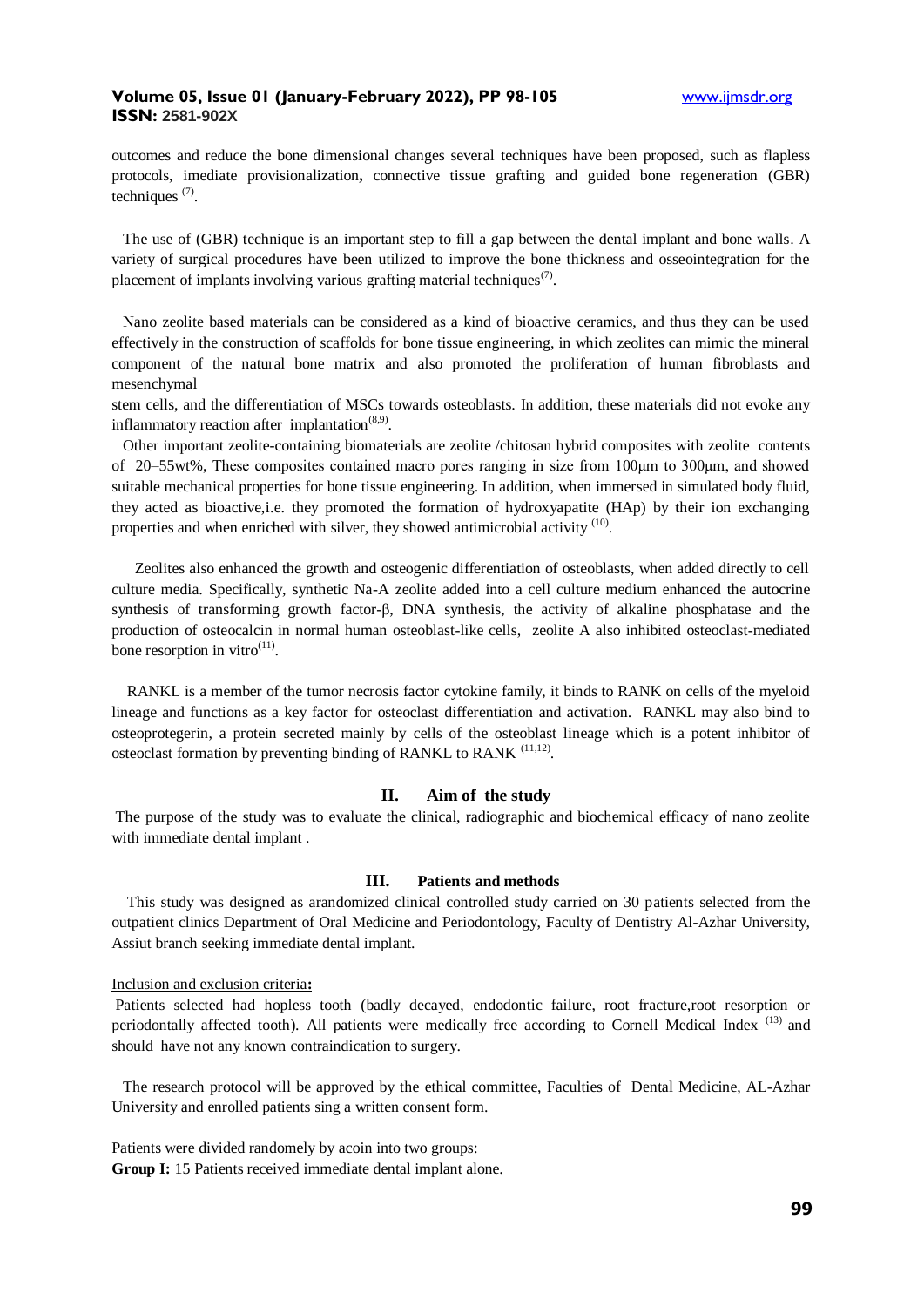**Group II**: 15 Patients received immediate dental implant with locally applied Nanozeolite.

All patients were subjected to phase I periodontal therapy prior implant placement to provide an oral environment more favorable to wound healing.

 Pre operative cone beam computed tomography and periapical radiographs were done to all patients for implant implant selection and assessment of (MBL and bone density).

# **IV. Surgical Procedures**

The pre-operative classification proposed by Salama and Salama<sup> $(14)$ </sup> was used to categorize the cases and only type I extraction sites were selected. The surgical site was locally anesthetized. Sulcular incision was created for the implant site, using 15 Bard Parker blade. The tooth was extracted carefully with minimal trauma either to the bone orsoft tissue. Initiation of the osteotomy was performed 3 mm beyond the extracted root apex and along the palatal wall to ensure that buccal aspect of the implant doesn't rested against the buccal plate to avoid necrosis or perforation. The selected dental implant was placed within the body of the alveolus and torque wrench was used to obtain good primary stability. The implant head were positioned maximally 3mm below the CEJ of the adjacent teeth and above the alveolar bone crest to assure proper implant emergence profile and facilitate proper implant restoration.

In group II, Nano zeolite was mixed with sterile saline solution; then applied to fill the space between implant and socket wall. The smart peg was screwed to the implant fixture the primary implant stability quotient (ISQ) was measured. Healing abutment was positioned to enable the clinical and biochemical evaluation during the observationa periods of the study. The final wound closure was performed by interrupted 0/4 non resorbable sutures. After 6 months, definitive abutments were tightened and final porcelain prostheses were cemented.

# **V. Periodontal Evaluation:**

The following clinical parameters were recorded for all implants at baseline, 6 and 12 months.

A-Modified Plaque Index (mPI) (15)

B-Modified Bleeding Index (mBI) (15)

C-Peri-Implant Probing depth (PPD) (16)

Implant Stability The primary stability was recorded after implant surgery using Osstell<sup>5</sup>. The stability was measured in triplicate and averaged to yield the mean baseline for each implant. A secondary stability measurement was taken at 6 months

#### **Radiographic Evaluation:**

The following parameters were recorded for all implants at baseline, 6 and 12 months by CBCT and periapical radiographs.

A- Marginal bone Level

B- Bone Density.

#### **Biochemical assessment**

 RANKL level in periimplant GCF were assessed in baseline, 4 weeks and 3 months. GCF samples were obtained from the site of implant<sup> $(17)$ </sup>. Before sampling, the selected teeth were isolated with cotton rolls and supra-gingival plaque was removed without touching the marginal gingiva.

 The implant site was then dried gently with an air syringe. Samples of GCF were obtained before probing into the site by placing paper point. Sterilized paper point size #30 was carefully inserted into the implant site and held in position for 30 seconds**.** The collected GCF was immediately transferred to an Eppendorf tube size 1.5 ml containing 1 ml of phosphate buffer solution and transported to the laboratory.

#### **Statistical analysis**.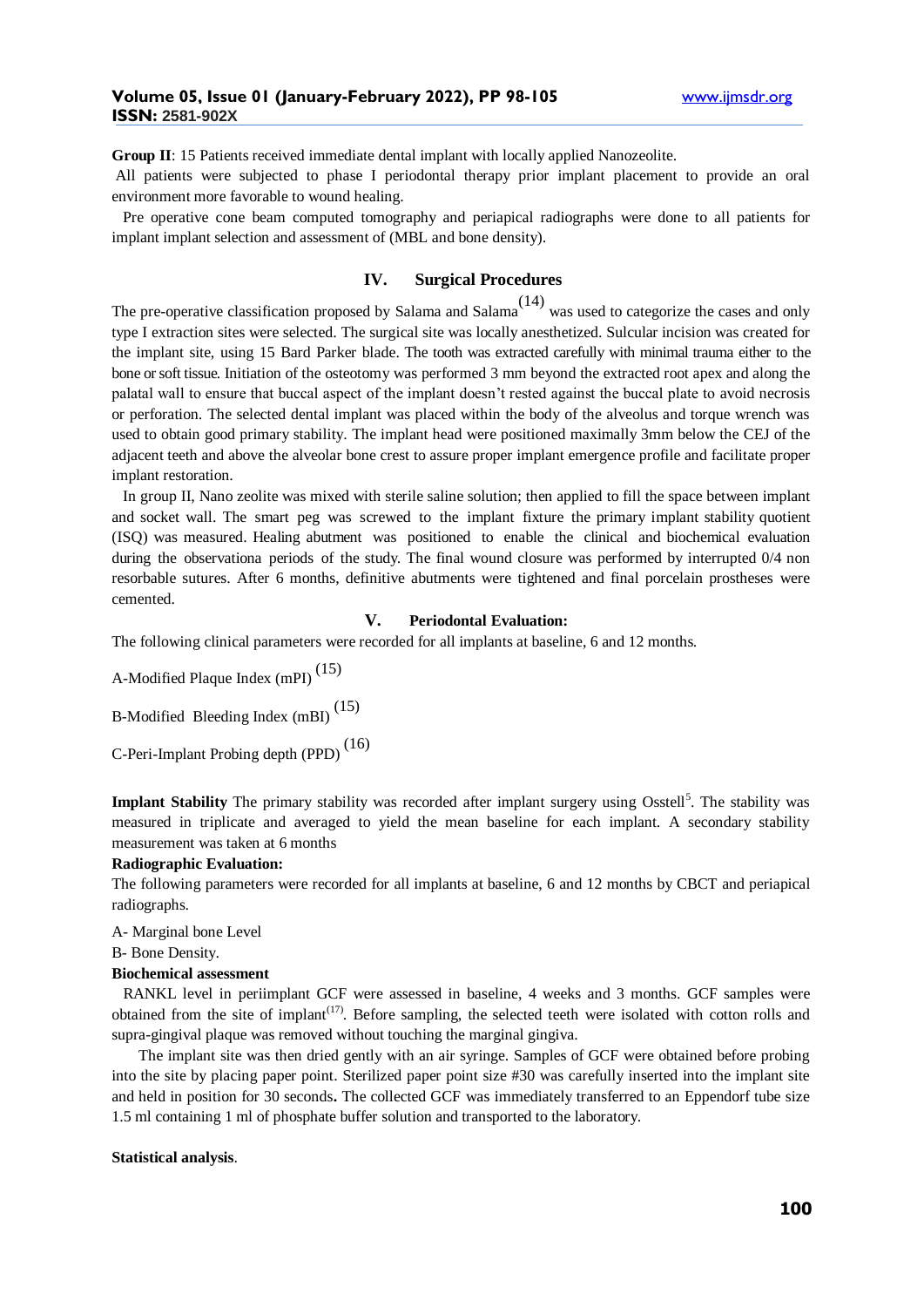The data were collected, tabulated and statistically analyzed using IBM SPSS Statistics Version 20 for Windows.





**VI. Results:**

# **Clinical Results**

**Paired t-test** showing statistical significant changes observed at different intervals when compared to the baseline in both groups.

**Unpaired t-test** for comparing the two groups showing no statistical significant changes observed between both groups at different intervals.

## **Implant Staility**:

 **Paired t-test** showing Statistical significant difference at 6 months when compared to baseline in both groups.

 **Unpaired t-test** for comparing the two groups showing Significant difference to group II in relation to group I was found at 6 months.

## **MBL and Bone Density:**

**Paired t-test** showing Statistical significant difference at different intervals when compared to baseline in both groups.

 **Unpaired t-test** for comparing the two groups showing Significant difference to group II in relation to group I was found at 6 and 12 months..

**Biochemical analysis** for RANKL levels **Paired t-test** showing Statistical significant difference at different intervals when compared to baseline in both groups.

**Unpaired t-test** for comparing the two groups showing no significant difference between the two groups at different intervals.











f



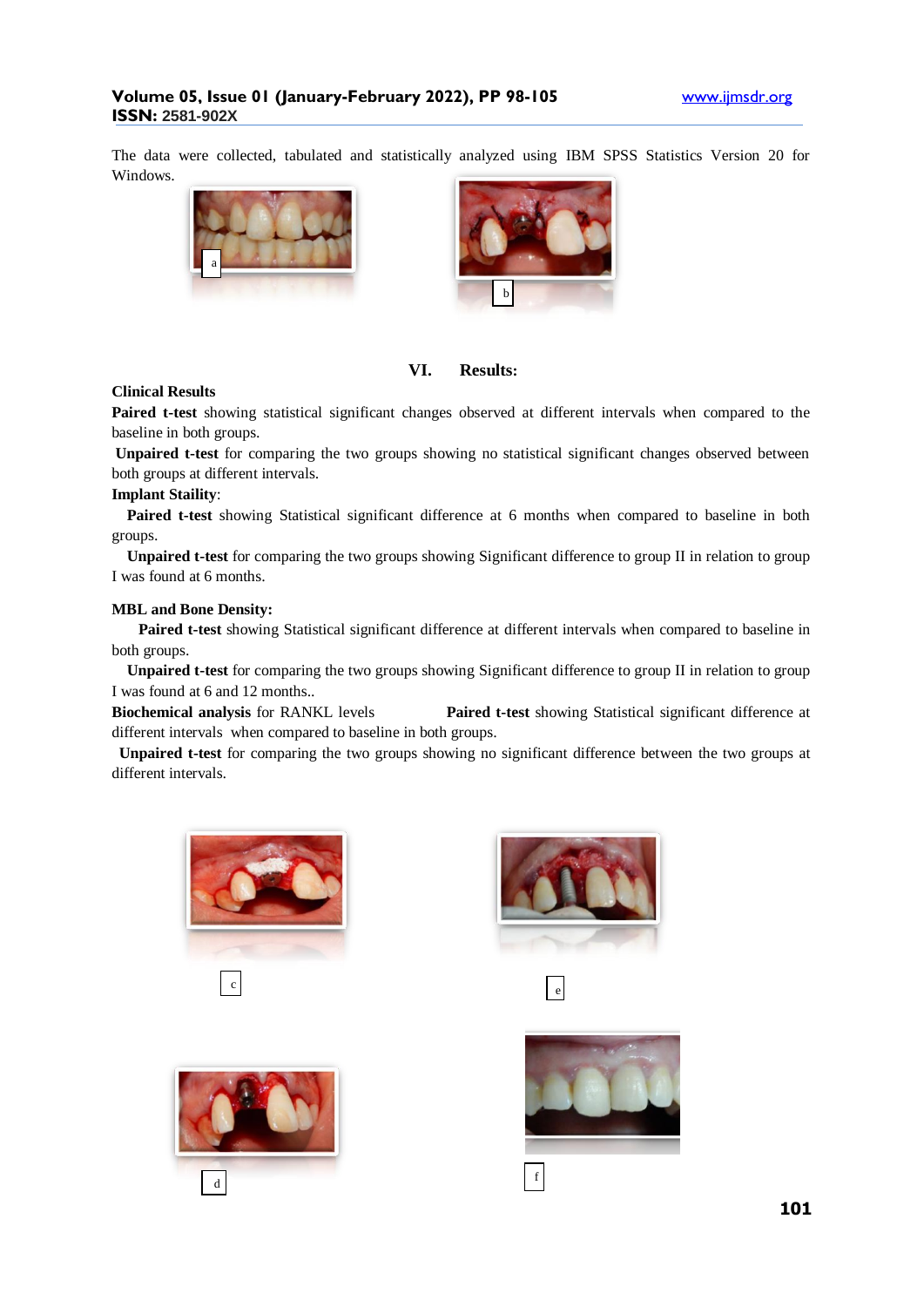Table (1) Showing clinical, radiographic and biochemical results of the studied groups at different intervals including means ± standard deviation , and P values within and between the groups.

- Figure 1 a-f: Clinical photographs of group II patient Showing :
- (a) A male patient of 25 years old with root fractured upper central incisor.
- (b) Dental implant insertion (c) Implant inside socket
- (d) Periimplant space filled with Nanozeolite.
- (e) Healing abutment placement (f) Final restoration placement 6 months later

|                  |           | <b>Clinical parameters</b> |       |                            |                 |     |                                                      |                           |       |                  |                        |                                         |       |               |                        |                                                                          |
|------------------|-----------|----------------------------|-------|----------------------------|-----------------|-----|------------------------------------------------------|---------------------------|-------|------------------|------------------------|-----------------------------------------|-------|---------------|------------------------|--------------------------------------------------------------------------|
| Varialble        |           | Peri-implant depth         |       |                            | P value         |     | <b>Modified plaque index</b>                         |                           |       | $P$ value        |                        | <b>Modified bleeding</b>                |       |               | P value                |                                                                          |
|                  |           |                            |       |                            |                 |     |                                                      |                           |       |                  | index                  |                                         |       |               |                        |                                                                          |
|                  |           | Baseline 6m                |       | 12m                        | <b>Baselin</b>  |     |                                                      | бm                        | 12m   |                  | <b>Baselin</b> Baselin |                                         | 6m    | 12m           | <b>Baselin</b> Baselin |                                                                          |
|                  |           |                            |       |                            | e               |     | <b>Baselin Baseline</b>                              |                           |       |                  |                        | Baselin                                 |       |               |                        |                                                                          |
|                  |           |                            |       |                            | VS 6 m e        |     |                                                      |                           |       | VS 6m VS 12      |                        |                                         |       |               | VS6 m VS12             |                                                                          |
|                  |           |                            |       |                            |                 | VS  |                                                      |                           |       |                  | m                      |                                         |       |               |                        | m                                                                        |
|                  |           |                            |       |                            |                 | 12m |                                                      |                           |       |                  |                        |                                         |       |               |                        |                                                                          |
| G I              |           |                            |       | $2.55 \pm 0$ $2.53 \pm 0.$ |                 |     | $0.13 \pm 0.1$ $0.39 \pm 0.053 \pm 0.$               |                           |       |                  |                        | $0.18 \pm 0.$ $0.43 \pm 0.$   $\degree$ |       |               |                        |                                                                          |
|                  |           | $3.35 \pm 0.$              | .49   | 35                         | $0.001*$ 0.003* |     | 6                                                    |                           |       |                  | $0.002* 0.000*$        | 12                                      |       |               |                        | $\frac{1}{2}$ $\frac{0.51 \pm 0.002}{0.002 \times 0.001 \times 10^{-4}}$ |
|                  |           |                            |       |                            |                 |     |                                                      |                           |       |                  |                        |                                         |       |               |                        |                                                                          |
|                  | G II      |                            |       | $2.45 \pm 0$ $2.35 \pm 0.$ |                 |     | $\vert 0.001* \vert 0.000* \vert 0.08 \pm 0.0 \vert$ | $0.38 \pm 0.0.53 \pm 0.1$ |       | $0.000* 0.000* $ |                        | $0.12 \pm 0.$ $0.47 \pm 0.$   $\degree$ |       | $0.60 \pm 0.$ | $ 0.000* 0.000*$       |                                                                          |
|                  |           | $3.3 \pm 0.5$              | .49   | 31                         |                 |     |                                                      |                           | 17    |                  |                        | 11                                      |       |               |                        |                                                                          |
|                  | GI        |                            |       |                            |                 |     |                                                      |                           |       |                  |                        |                                         |       |               |                        |                                                                          |
| $\boldsymbol{P}$ | <b>VS</b> | 0.712                      | 0.891 | 0.398                      |                 |     | 0.670                                                | 0.997                     | 1.000 |                  |                        | 0.553                                   | 0.795 | 0.348         |                        |                                                                          |
| value            | GП        |                            |       |                            |                 |     |                                                      |                           |       |                  |                        |                                         |       |               |                        |                                                                          |

|                                     |              | <b>Implant Stability</b> |                  | <b>Biochemical Results</b> |             |          |                      |           | <b>Radiographic Results</b> |                  |             |                |          |                     |                   |             |                      |     |  |
|-------------------------------------|--------------|--------------------------|------------------|----------------------------|-------------|----------|----------------------|-----------|-----------------------------|------------------|-------------|----------------|----------|---------------------|-------------------|-------------|----------------------|-----|--|
| Variable                            |              |                          |                  | <b>RANKL</b> level         |             |          | $P$ value            |           | <b>Marginal</b> bone        |                  |             | $P$ value      |          | <b>Bone density</b> |                   |             | P value              |     |  |
|                                     | <b>Basli</b> | 6m                       | $\boldsymbol{P}$ |                            |             |          |                      |           | loss                        |                  |             |                |          |                     |                   |             |                      |     |  |
|                                     | ne           |                          | value            |                            |             |          |                      |           |                             |                  |             |                |          |                     |                   |             |                      |     |  |
|                                     |              |                          |                  | <b>Baslin Baseline</b>     | 4 week 3m   |          | <b>Baslin Baslin</b> |           |                             | 6 <sub>m</sub>   | 12m         | <b>Baselin</b> | Baselin  | Baseli              | 6m                | 12m         | <b>Baseli</b> Baslin |     |  |
|                                     |              |                          |                  |                            |             |          |                      |           | Baslin                      |                  |             |                |          | ne                  |                   |             |                      | e   |  |
|                                     |              |                          | VS               |                            |             |          | <b>VS</b>            | <b>VS</b> | e                           |                  |             | VS 6 m VS 12m  |          |                     |                   |             | VS 6                 | VS. |  |
|                                     |              |                          | 6m               |                            |             |          | 4w                   | 3m        |                             |                  |             |                |          |                     |                   |             | m                    | 12m |  |
| G I                                 | $64. \pm 5.$ | $70 + 41$                |                  | 0.000 $0.94 \pm 0.$        | $0.89 + 0.$ | $0.72 +$ | 0.000                | $0.00*$   | $0\pm 0$                    | $0.56\pm$        | $0.97+0.$   | $0.000*$       | $0.000*$ | 79                  | 93±5.             | $106 \pm 6$ | 0.000 0.000          |     |  |
|                                     |              |                          | *                | 18                         | 23          | 03       | *                    |           |                             | 03               | 13          |                |          | ±5.5                | 2                 |             | $\ast$               | ∗   |  |
| G II                                | $62+5.$      | $75 + 73$                |                  | 0.000 $1.07 \pm 0$ .       | $0.86 + 0.$ | $0.72 +$ | 0.000                | $0.00*$   | $0\pm 0$                    | $0.42 \pm$       | $0.68 + 0.$ | $0.000*$       | $0.000*$ | $82.5+$             | $107 + 7$         | $127 + 7$   | 0.000 0.000          |     |  |
|                                     | 69           |                          | $\ast$           | 32                         | 21          | 08       | $\ast$               |           |                             | 05               | 06          |                |          | 65                  | $\cdot$ 3         |             | $\ast$               | ∗   |  |
| GI<br>$\boldsymbol{P}$<br><b>VS</b> | 0.580        | 0.032<br>$\ast$          |                  | 0.529                      | 0.971       | 1.000    |                      |           | 0.835                       | 0.008 <br>$\ast$ | $ 0.000*$   |                |          | 0.935               | 0.000 0.000 <br>∗ | $\ast$      |                      |     |  |
| G II<br>value                       |              |                          |                  |                            |             |          |                      |           |                             |                  |             |                |          |                     |                   |             |                      |     |  |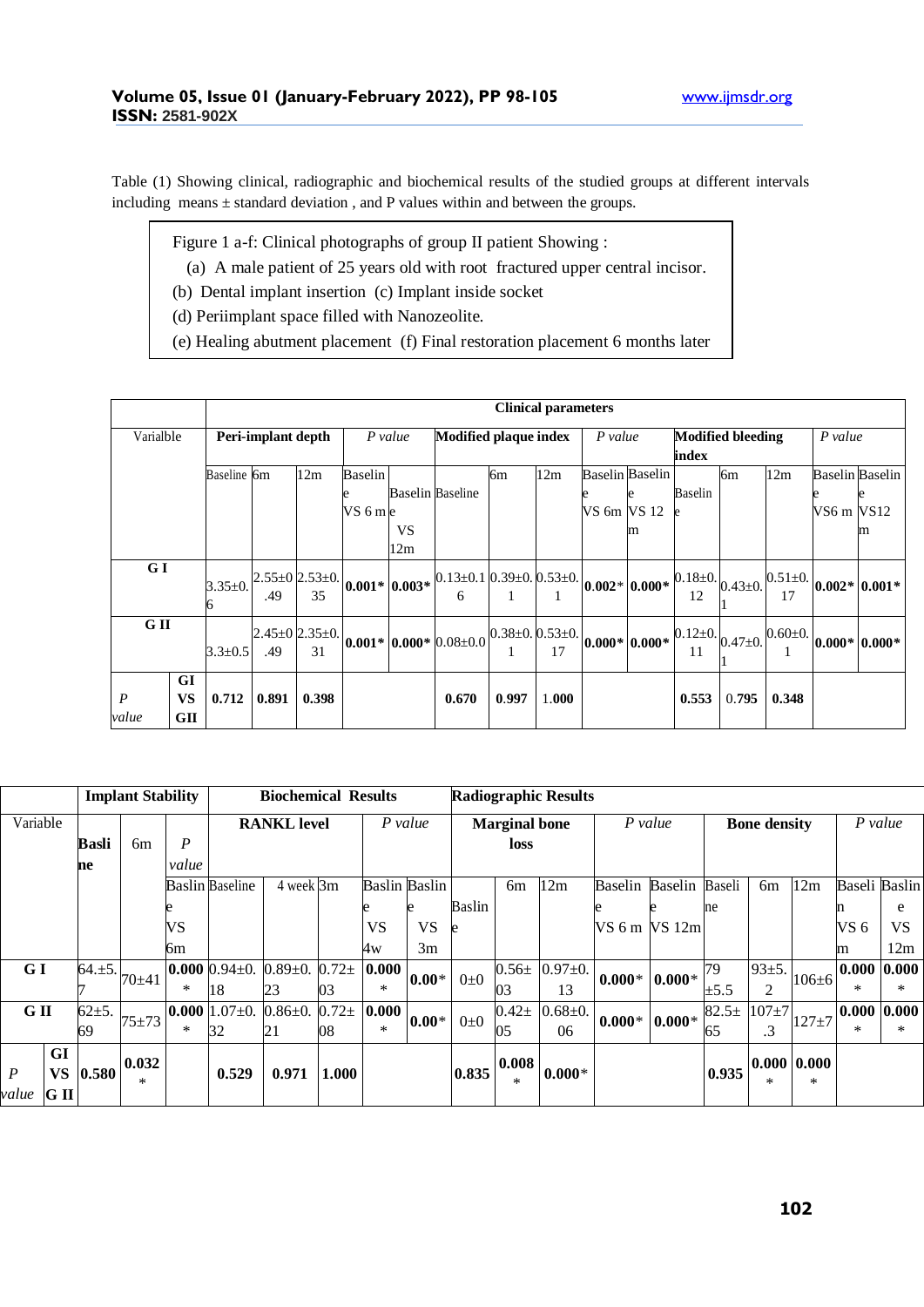#### **VII. DISCUSSION**

 Immediate dental implants have several advantages since; the total treatment time and number of surgical procedures is reduced, in addition; the soft tissue height and contour are better preserved in comparison with other protocols<sup>(18)</sup>. More recently, tissue engeneering is very much considered in various medical fields, as well as in the soft and hard tissue engineering of the oral cavity $(19)$ .

 Zeolite is one of the materials used as ascaffold in bone tissue engeneering due to its chemical and porous structure and the possibility of implantation of cells in these pores. Zeolites also enhanced the growth and osteogenic differentiation of osteoblasts when added directly to cell culture media  $(8)$ .

So, the purpose of this study was to evaluate the clinical, radiographic and biochemical efficacy of nano zeolite with immediate dental implant.

 As regarded to selected sites the present research was performed on four osseous walls remaining. Type I classification with the presence of three to four remaining osseous walls is essential to immediate implant success and that implant failure rates significantly increase when this principle is violated  $<sup>(14)</sup>$ .</sup>

 Atraumatic extraction technique was used in the present research, this is very important for the success of implants and facilitates maintenance of the maximum amount of bone $(20)$ .

 To achieve sufficient primary stability, the osteotomy preparation in all cases extended 3 to 5 millimeters beyond the base of the socket  $(21)$ .

 Healing period in this study relapsed about 6 months. This according to a study concluded that the healing period is about 6 months for immediate placement in maxillary region  $(22)$ .

 The diagnostic imaging of implant site is an essential and integral component of the implant treatment planning. Cone beam CT scan is well suited for imaging the preoperative implant site. It provides clear images of highly contrasted structures and is extremely useful for evaluating bone. The present study used both intraoral paralling periapical radiographs in addition to CBCT to ensure adequate evaluation to implant  $site^{(23,24)}$ .

 RANKL is essential for the complete differentiation of osteoclast precursor cells and plays a critical role in periodontal bone resorption. The level of RANKL mRNA has been reported to be highest with bone destruction in advanced periodontitis and decreased with bone formation after periodontal treatment or in healthy group  $(25,26)$ , so the present study used GCF level of RANKL as an indicator to the process of bone regeneration.

 As regard to the follow up period in the present study extended to 12 months postoperatively as most implant complications and failures are most likely to occur in the first year of placement of dental implant, this in agreement with a study concluded complete implant failure ranging from 3% to 8% after an implant has been restored and placed in function for the first year  $(27)$ .

 During of the evaluation period, patients showed generally good oral hygiene+e habits and very good soft tissue around the implants. In accordance the results of the present study showed a significant difference in both modified plaque and gingival indecies after 6 and 12 months when compared to baseline in the two groups which may be due to the decrease of patients cooperation and motivation during the observation period of the study $^{(28)}$ .

 Implant stability quotient was performed in the present study by Osstell depends on resonance frequency analysis which recorded in hertz and converted to  $(ISO)$   $(29)$  Primary stability appeared nearly similar in two groups, while the secondary stability appeared superior in group II in relation to group I. All cases of the present work showed a good secondary implant stability these means direct connection between living bone and the surface of implant i.e. excellent osseointegration<sup>(30)</sup>.

 Peri-implant probing depth in the present study was showed no statistical significant difference observed between the two groups. These findings reflects the good healing environment of the soft tissue around the implant particularly in group II.

 As regard to the changes in marginal bone loss, The findings of the present work showed increase in the mean value of bone loss in different groups at 6 and 12 months when compared to baseline, these findings could be attributed to implant loading that performed after 6 months of the study  $(31)$ .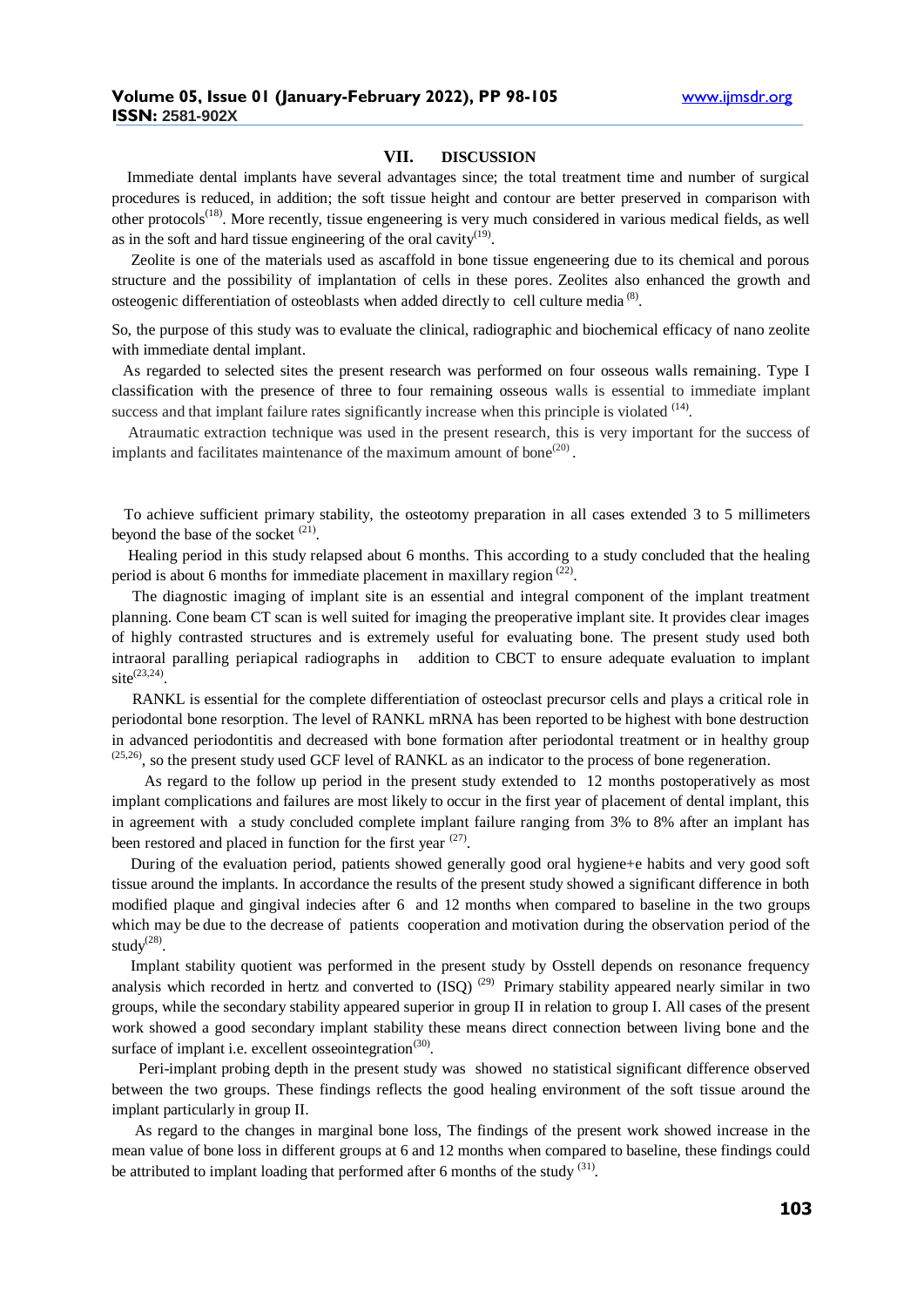## **Volume 05, Issue 01 (January-February 2022), PP 98-105** www.ijmsdr.org **ISSN: 2581-902X**

 There was statistically significant difference in marginal bone loss and bone density between group II when compared to group I at 6 and 12 months, this may be attributed to the efficacy of NZ in group II. These results agree with a study concluded that bone loss of more than 2 mm at 12 months following immediate implantation was considered a negative effect on osseointegration of dental implant and indicate implant failure (32) .

 Biochemical parameters within the peri-implant crevicular fluid provide information about the environment around dental implants, thereby helping to monitor the health and disease state of surrounding tissues. The results of the present study showed significant difference in the level of RANKL after 4 weeks and 3 months when compared to baseline in the two groups .These findings reflects the active process of bone regeneration and this is in a agreement with a study claimed that the level of RANKL has been reported to be highest with bone destruction in advanced periodontitis and decreased with bone formation after periodontal treatment $(17)$  and no statistical significant difference between different groups after 3 months which reflect the maturity of bone at this stage.

## **VIII. Conclusions**

 Immediate dental implant placement with Nano zeolite appeared significantly superior to dental implant alone on the level of clinical and radiographic parameters, So it could be successfully applicable for the treatment of bony defects around an immediate dental implant.

#### **References**

- [1.] Tonetti, M.S., Cortellini, P., Graziani, F et al. Immediate versus delayed implant placement after anterior single tooth extraction: the timing randomised controlled clinical trial. Journal of Clinical Periodontology 2017; 44, 215–224.
- [2.] Lang, N.P., Pun, L., Lau, K.Y., Li, K.Y. & Wong, M.C. A systematic review on survival and success rates of implants placed immediately into fresh extraction sockets after at least 1 year. Clinical Oral Implants Research 2012; 23(5), 39–66.
- [3.] Khurram Ataullah, Loh Fun chee, Lim Lumperg, Chiew Yim Tho. mmediate implant placement into extraction sites: surgical and restorative advantages. J Oral Implantol 2008; (2): 97-106.
- [4.] Discepoli, N., Vignoletti, F., Laino, L., de Sanc, Munoz, F. &Sanz, M. Fresh extraction socket: spontaneous healing vs. immediate implant placement. Clinical Oral Implants Research2015;26, 1250– 1255.
- [5.] Evans, C.D. & Chen, S.T. Esthetic outcomes of immediate implant placements. Clinical Oral Implants Research2008;19(1), 73–80.
- [6.] Cosyn, J, Hooghe, N. &De Bruyn, H. A systematic review on the frequency of advanced recession following single immediate implant treatment. Journal of Clinical Periodontology2012; 39, 582–589.
- [7.] Chen, S.T. &Buser, D. Esthetic outcomes following immediate and early implant placement in the anteriormaxilla.TheInternational J of Oral & Maxillofacial Implants2014; 29, 186–215.
- [8.] R. Costa, C. Ribeiro, A. C. Lopes, P. Martins, V. Sencadas,R. Soares andS.LancerosMendez,Osteoblast,fibroblast and in vivo biological responseto poly(vinylidene fluoride) based composite materials, J. Mater. Sci. Mater. Med.,2013,24, 395.
- [9.] L. Yu, J. Gong, C. Zeng and L. Zhang, Preparation of zeolite-A/chitosan hybrid composites and their bioactivities and antimicrobial activities, Mater. Sci. Eng., C, 2013,33, 3652.
- [10.] P. E. Keeting, M. J. Oursler, K. E. Wiegand.Bonde,T.andB.L.Riggs,
- [11.] Zeolite A increases proliferation ,differentiation, and transforming growth factor beta production in normal adult human osteoblast like cells in vitro , J . Bone Miner . Res. 1992,7,1281.
- [12.] [Jump](https://en.wikipedia.org/wiki/RANKL#cite_ref-entrez_16-0) up to: <sup>[ab](https://en.wikipedia.org/wiki/RANKL#cite_ref-entrez_16-0)</sup> ["Entrez Gene: TNFSF11 tumor necrosis factor \(ligand\) superfamily, member 11".](https://www.ncbi.nlm.nih.gov/sites/entrez?Db=gene&Cmd=ShowDetailView&TermToSearch=8600)
- [13.] Belibasakis GN ,. Bostanci N .The RANKL-OPG system in clinical periodontology. J ClinPeriodontol 2012 ,39: 239-248.
- [14.] Abramson J. The Cornell medical index as an epidemiological tool. Am J Public Health. 1966; 56: 287.
- [15.] Salama H, Salama M. the role of orthodontic extrusive remodeling in the enhancement of soft and hard tissue profile prior to implant placement: A systemic approach to the management of extraction site defects. J Periodont Res Dent. 1993; 13: 313-33.